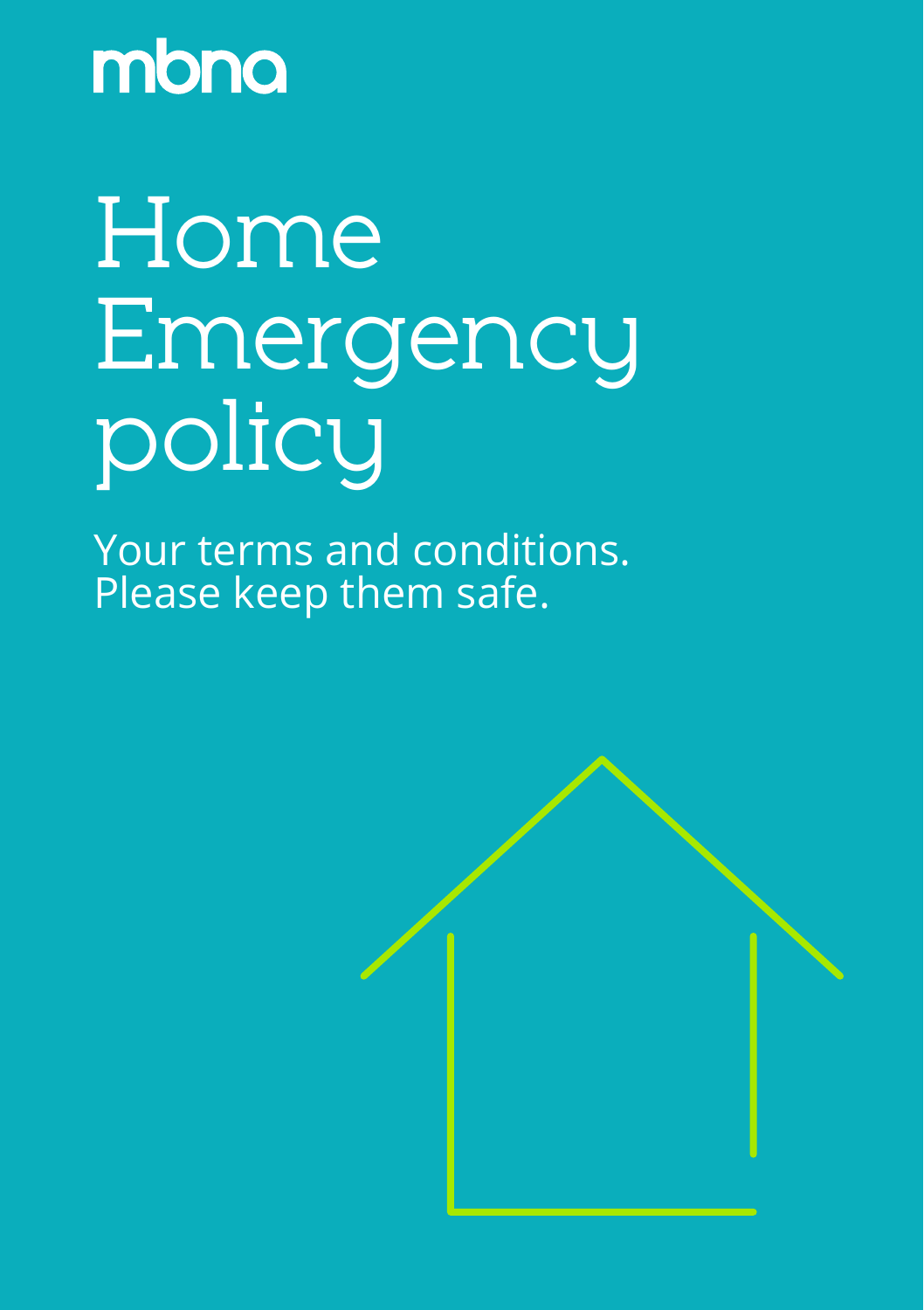## In this booklet

|               | Summary of cover                | 4         |
|---------------|---------------------------------|-----------|
|               | Things you need to know         | $5-7$     |
| $A-Z$         | Definition of words             | $8 - 11$  |
|               | <b>General conditions</b>       | $12 - 13$ |
| $\bm{\times}$ | <b>General exclusions</b>       | $14 - 15$ |
| A             | <b>Home Emergency T&amp;C's</b> | $16 - 21$ |
| r"            | Making a claim                  | 22        |
|               | Making a complaint              | 23        |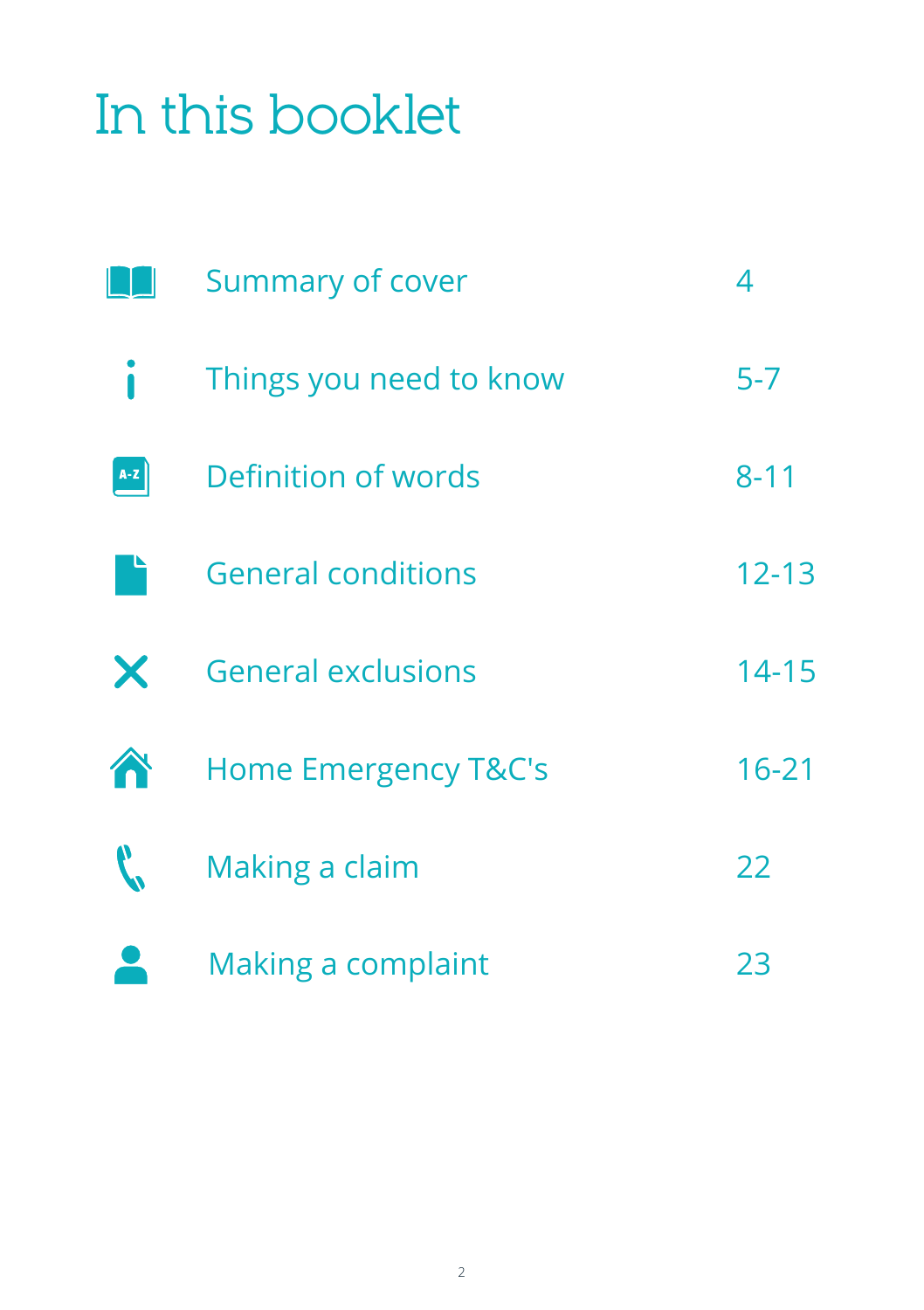### Welcome

Thank **you** for taking out MBNA Home Emergency insurance with **us**.

**Your** policy schedule shows the address of the property that is covered and any special terms or conditions that may apply.

If there is anything **you** do not understand, **you** should call MBNA Home Emergency on **0345 641 9776** or email **mbnahomeemergencyservice@allianz.com**.

### About this policy

This policy is an emergency policy and not a buildings or contents policy. It should complement **your** home insurance, and provide benefits and services which are not normally available under that type of policy.

This policy does not cover normal day-to-day property maintenance such as attention to items which tend to gradually wear over a period of time, or need periodic attention, for example the de-scaling of central heating pipes or replacement of taps and cistern washers.

**We** aim to provide rapid, expert help if **you** suffer an emergency arising from an incident covered under this policy. **We** will arrange for one of **our** list of approved contractors to attend and take actions to stabilise the situation and resolve the **emergency**.

| Important telephone numbers                                                            |               |
|----------------------------------------------------------------------------------------|---------------|
| Gas Leaks<br>(National Gas Services)                                                   | 0800 111 999  |
| 24hr home emergency<br>(Always call within 48 hours of discovering the emergency)      | 0345 641 9775 |
| Customer service<br>(For general enquiries. Lines open Monday to Friday, 9am - 5:30pm) | 0345 641 9776 |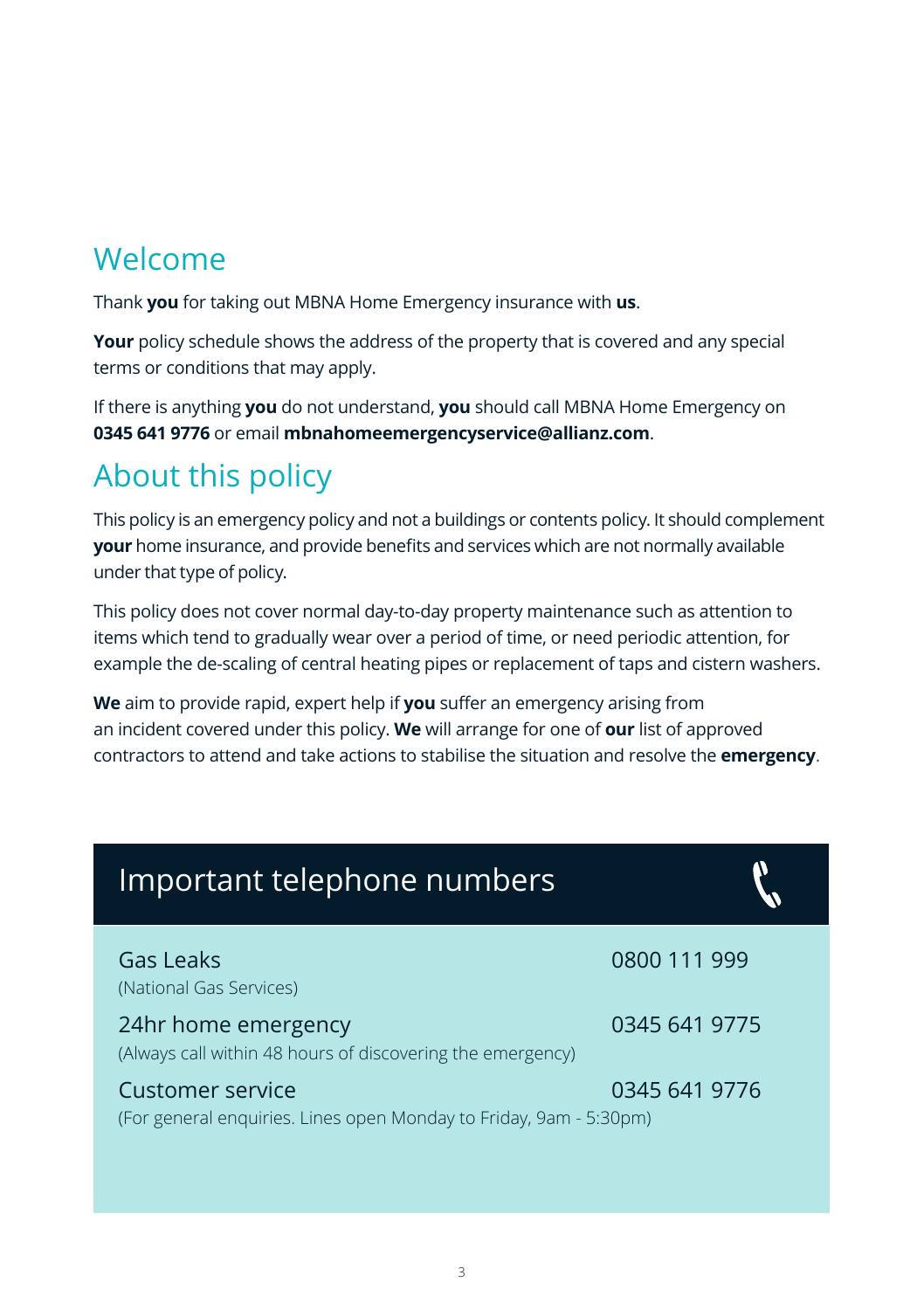## Summary of cover

The following is only a summary of the main cover limits. **You** should read the rest of the policy for the full terms and conditions.

| Cover          | Limit (up to)                                                                 |
|----------------|-------------------------------------------------------------------------------|
| Home emergency | • No limit - Initial advice                                                   |
|                | • No limit - Arranging assistance                                             |
|                | • £1,000 - Call out, labour and material<br>costs and overnight accommodation |
|                | • £500 - Replacing your boiler                                                |
|                | . All limits shown are inclusive of VAT                                       |



**Your** policy does not cover everything. **You** should read this policy carefully to make sure it provides the cover **you** need.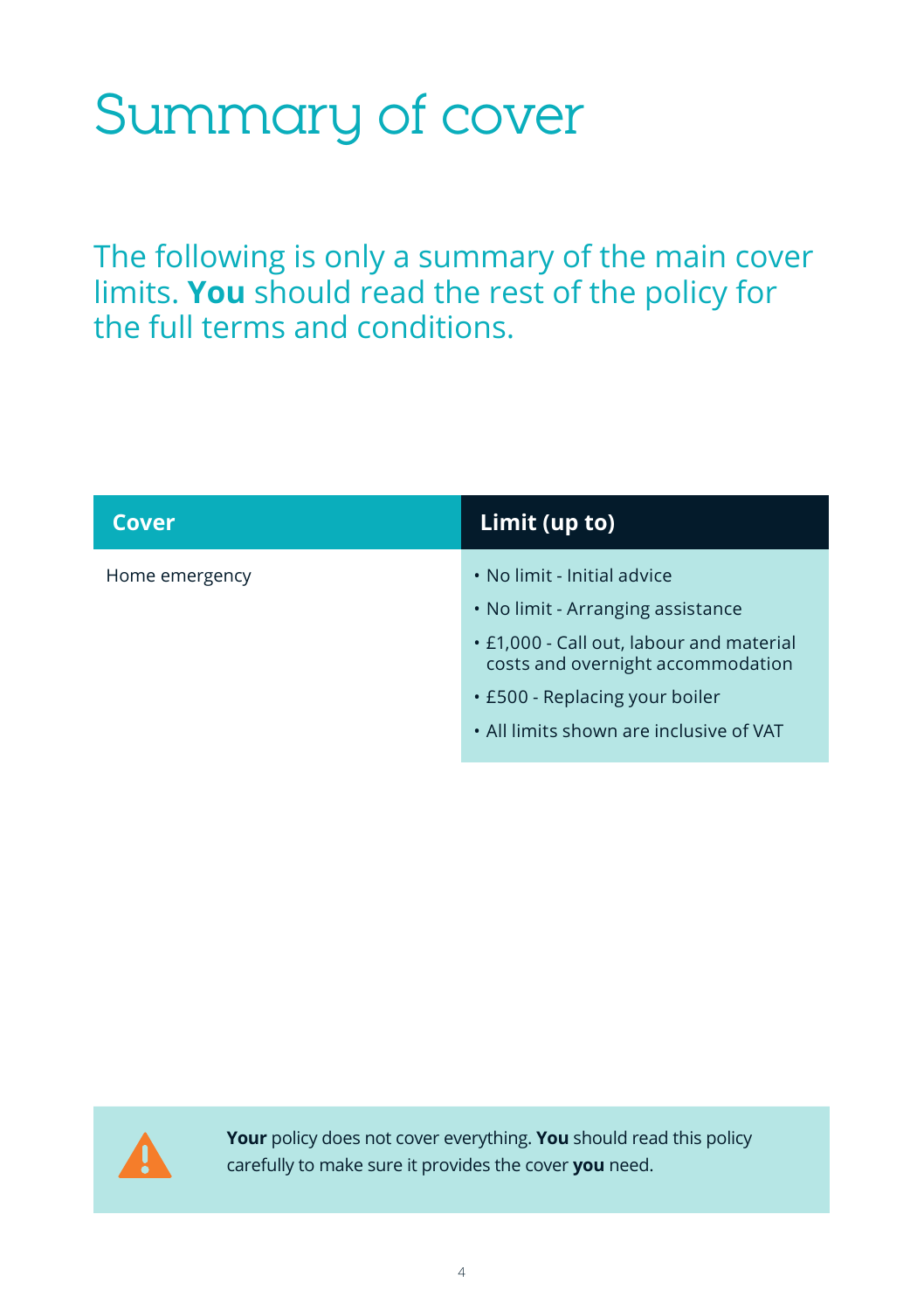## Things you need to know

#### Insurer

**Your** MBNA Home Emergency insurance is underwritten by AWP P&C SA and administered in the United Kingdom by Allianz Assistance.

### How your policy works

**Your** policy and policy schedule is a contract between **you** the **insurer** and **us**. **We** will pay for any claim **you** make which is covered by this policy and happens during the **period of cover**.

**Your** policy does not cover all possible events and expenses.

Certain words have a special meaning as shown under the heading 'Definition of words'. These words have been highlighted by the use of bold print throughout the policy.

### Cancellation rights

If **you** wish to cancel **your** policy **you** should contact MBNA Home Emergency on **0345 641 9776** or email **mbnahomeemergencyservice@ allianz.com**.

**Your** premium will be refunded in full if **you** cancel the policy within 14 days of the start date shown on **your** policy schedule, or the date **you** received **your** policy documents (whichever is later). If however **you** have made a claim during the **period of cover**, no refund of **your** premium will

be given. If **you** cancel the policy after this 14 day period, **you** will receive a refund of the proportionate amount of the premium, as long as no claim has been made during the **period of cover**.

If **you** do not cancel, **your** policy will remain in force in accordance with the policy terms and conditions.

### Financial Services Compensation Scheme (FSCS)

For **your** added protection, the **insurer** is covered by the FSCS. **You** may be entitled to compensation from the scheme if the **insurer** cannot meet its obligations. This depends on the type of business and the circumstances of the claim.

Insurance cover provides protection for 90% of the claim, with no upper limit.

Further information about the compensation scheme arrangements is available from the FSCS, telephone number **0800 678 1100** or **020 7741 4100,** or by visiting their website at **www.fscs.org.uk**

### Governing law

Unless agreed otherwise, the law of England and Wales will apply to this policy and all communications and documentation will be in English.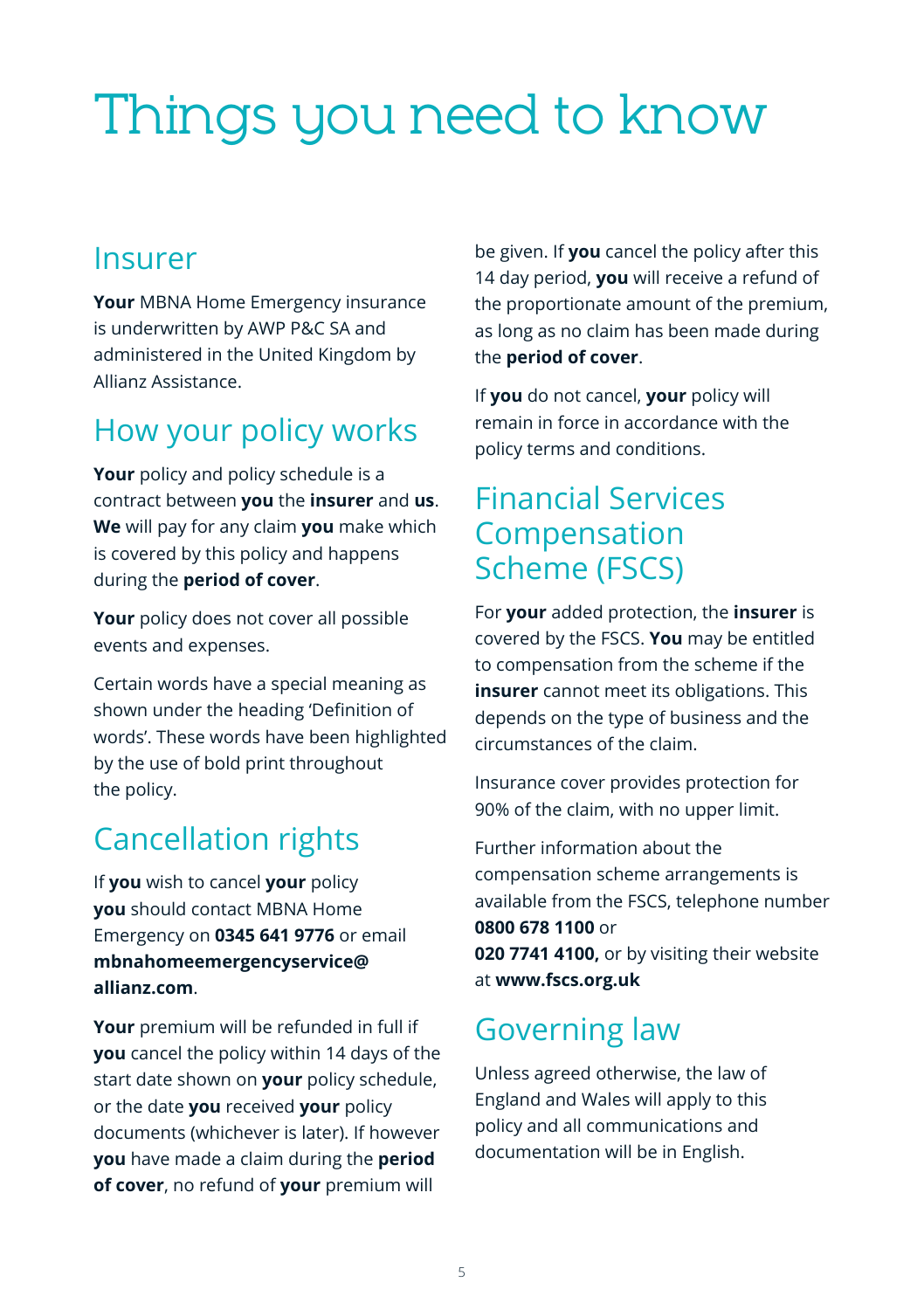### Contracts (Rights of Third Parties) Act 1999

**We**, the **insurer** and **you** do not intend any term of this contract to be enforceable by any third party pursuant to the Contracts (Rights of Third Parties) Act 1999.

### Renewal of your insurance cover

**We** will send **you** a renewal notice at least 21 days prior to the end date of the **period of cover** as shown on your policy schedule.

**We** may vary the terms of **your** cover and the premium rates at the renewal date.

#### Data protection notice

**We** care about **your** personal data.

This summary and **our** full privacy notice explain how AWP Assistance UK Ltd, trading as Allianz Assistance (**we, our**, **us**) protects **your** privacy and uses **your** personal data.

#### **Our** full privacy notice is available at **www. allianz-assistance.co.uk/privacy-notice/**

If a printed version is required, please write to Customer Service (Data Protection), Allianz Assistance, 102 George Street, Croydon CR9 6HD.

#### **How will we obtain and use your personal data?**

**We** will collect **your** personal data from a variety of sources including:

- Data provided to **us** by Lloyds Bank Insurance Services Limited to facilitate this policy; and
- Data that **you** provide to **us**; and
- Data that may be provided about **you** from certain third parties such as engineers who provide boiler breakdown and repair services.

**We** will collect and process **your** personal data in order to comply with **our** contractual obligations and/or for the purposes of **our** legitimate interests including administering this policy.

#### **Who will have access to your personal data?**

**We** may share **your** personal data:

- With public authorities, other Allianz Group companies, industry governing bodies, regulators, fraud prevention agencies and claims databases, for underwriting and fraud prevention purposes;
- With other service providers who perform business operations on **our** behalf;
- Organisations who **we** deal with which provide part of the service to **you** such as heating engineers;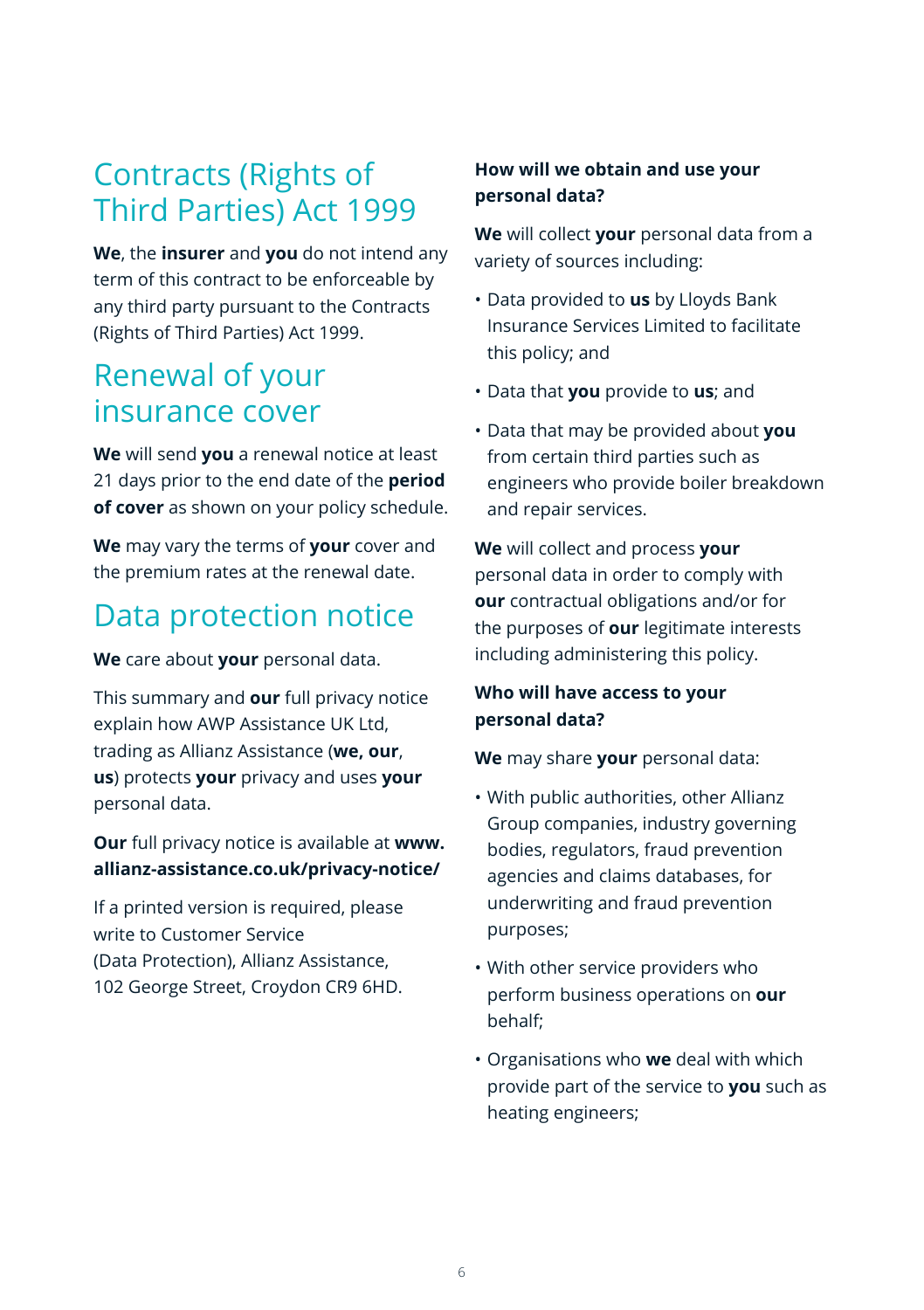• To meet **our** legal obligations including providing information to the relevant ombudsman or regulator if **you** make a complaint about the product or service **we** have provided to **you**.

**We** will not share information about **you** with third parties for marketing purposes unless **you** have specifically given **us your** consent to do so.

#### **How long do we keep your personal data?**

**We** will retain **your** personal data for a maximum of seven years from the date the insurance relationship ends. If **we** are able to do so **we** will delete or anonymise certain areas of **your** personal data as soon as that information is no longer required for the purposes for which it was obtained.

#### **Where will your personal data be processed?**

**Your** personal data will be processed within the United Kingdom (UK) and the European Economic Area (EEA).

#### **What are your rights in respect of your personal data?**

**You** have certain rights in respect of **your** personal data. **You** can:

- Request access to it and learn more about how it is processed and shared;
- Request that **we** restrict any processing concerning **you**, or withdraw **your** consent where **you** previously provided this;
- Request that **we** stop processing it, including for direct marketing purposes;
- Request that **we** update it or delete it from **our** records;
- Request that **we** provide it to **you** or a new insurer; and
- To file a complaint.

#### **Automated decision making, including profiling**

**We** carry out automated decision making and/or profiling when necessary.

#### **How can you contact us?**

If **you** would like a copy of the information that **we** hold about **you** or if **you** have any queries about how **we** use **your** personal data, **you** can contact **us** as follows:

> By post: Customer Service (Data Protection), AWP Assistance UK Ltd, 102 George Street, Croydon CR9 6HD

 By telephone: **020 8603 9853**

 $\lambda$  By email: **AzPUKDP@allianz.com**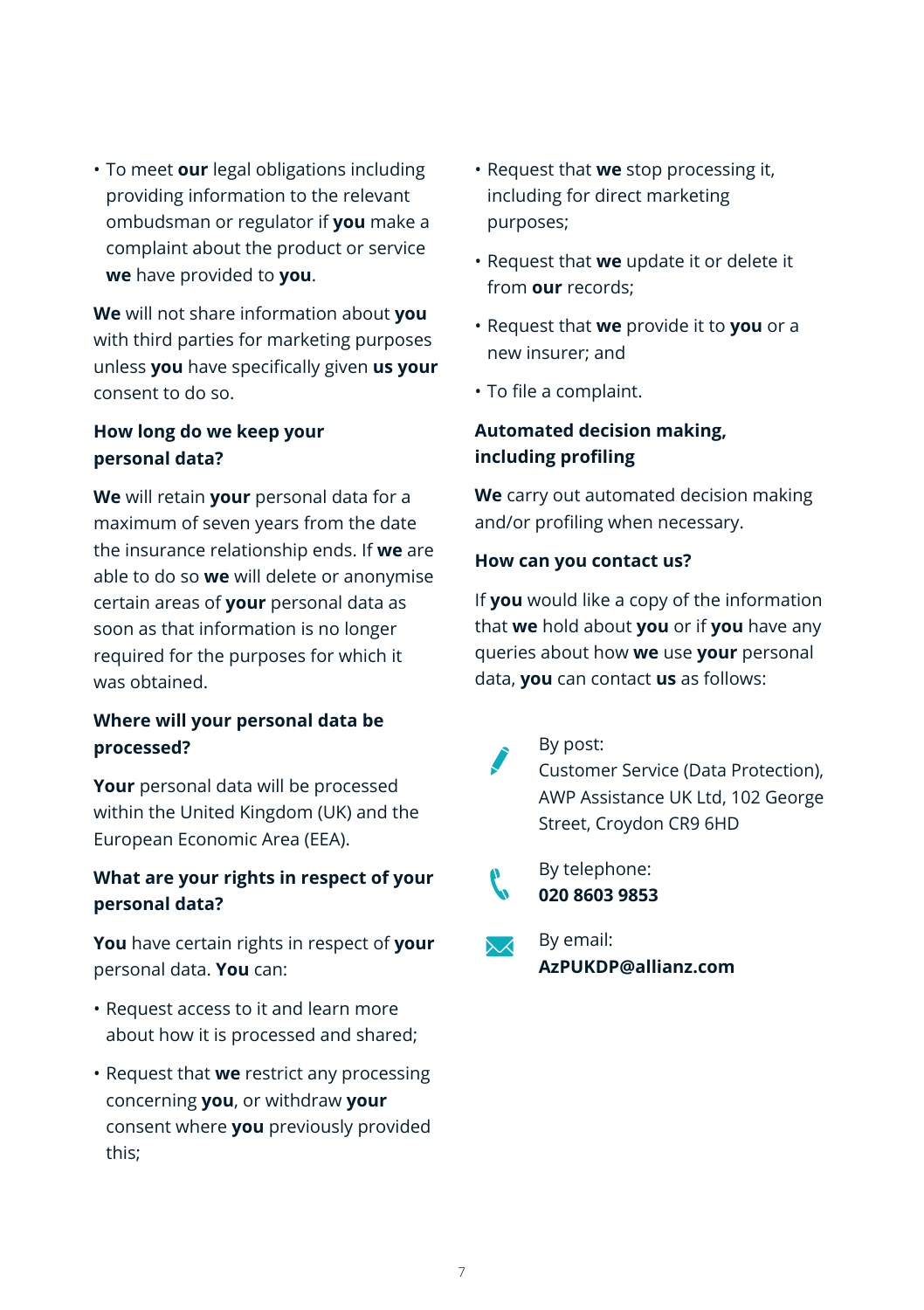## Definition of words

When the following words and phrases appear in the policy or policy schedule, they have the meanings given below. These words are highlighted by the use of bold print.

### Beyond economical repair

The point at which **our tradesperson:**

- considers the cost of parts and labour to repair the boiler is greater than our estimated value of the boiler;
- considers the boiler to be in **poor condition**;
- is unable to obtain the required spare parts to complete the **emergency repair** within 28 days.

### Emergency/emergencies

A sudden and unforeseen domestic situation which, if not dealt with quickly, will:

- make **your home** unsafe or insecure
- damage, or cause further damage to **your home** or its contents
- result in **your home** losing its main source of heating, lighting or water.

### Emergency repair(s)

Work carried out by **our tradesperson** to resolve the immediate **emergency**. This may involve a **temporary repair** or **permanent repair**. When we make a repair **we** will leave **your home** safe and habitable, but **we** will not be responsible for reinstating it to its original condition.

**We** will make a **permanent repair** if this can be carried out during the same visit and at a similar cost to the temporary repair. If a permanent repair is not possible or the cost difference is significant, **we** will make a **temporary repair** and **you** will need to replace this with a **permanent repair** at **your** own cost within 30 days.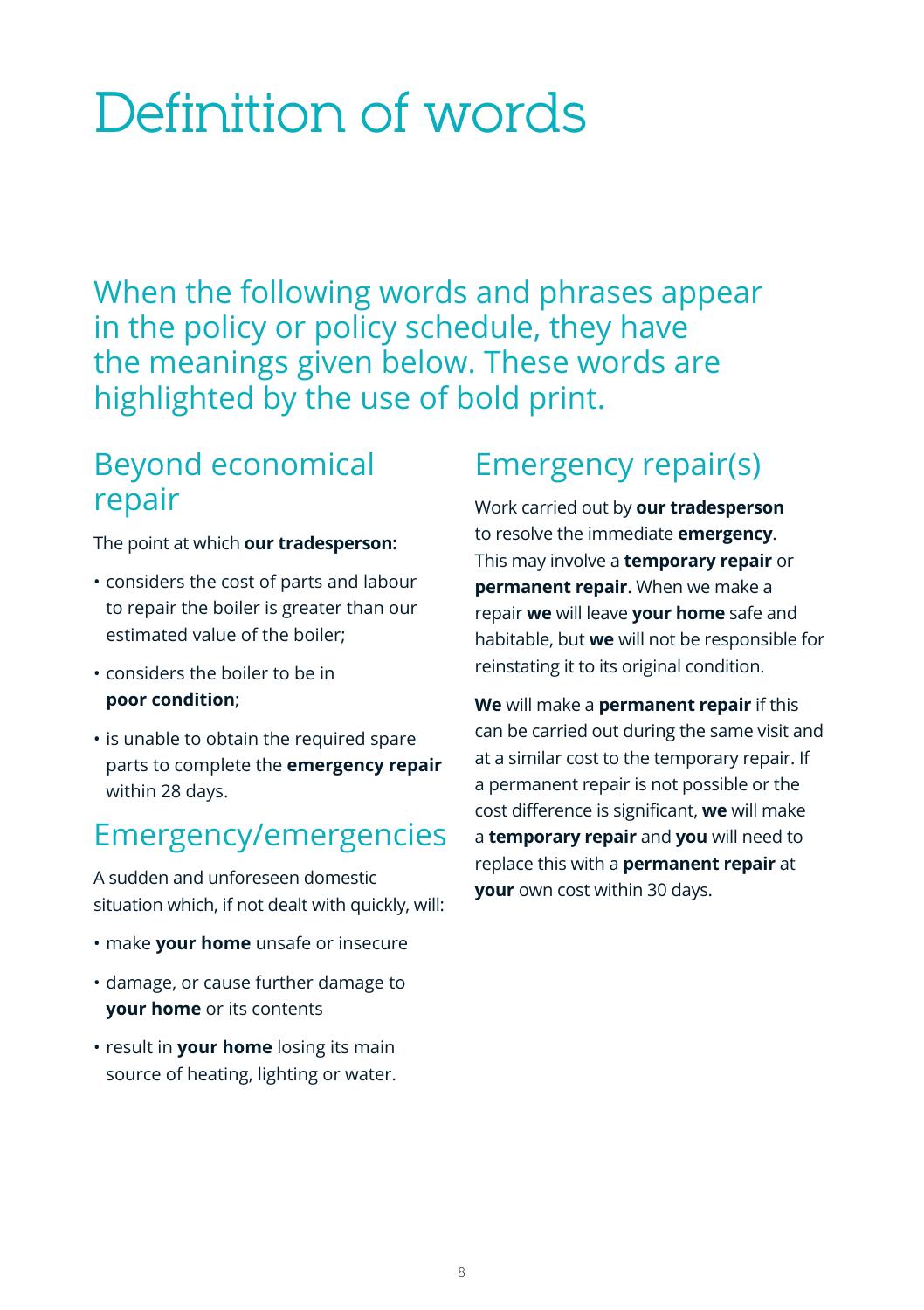### Home

The private property that **you** or **your** family own and live in, the address of which is shown as the insured property on **your** policy schedule. Please note there is no cover for garages or out buildings which cannot be accessed by an internal door from the main property.

#### Insurer

AWP P&C SA.

### Multi-occupancy property

A building, part of which is **your home**, where there is shared responsibility for all or part of the amenities and structure, for example a maisonette, apartment or flat.

### Period of cover

Cover begins from the cover start date shown on **your** policy schedule and continues for 12 months as long as **your** premium has been paid. Cover will finish immediately on the end date as shown on **your** policy schedule or immediately if the policy is cancelled by **you** or **us**.

### Permanent repair

Work needed to put right any loss or damage to **your home** caused by the **emergency**.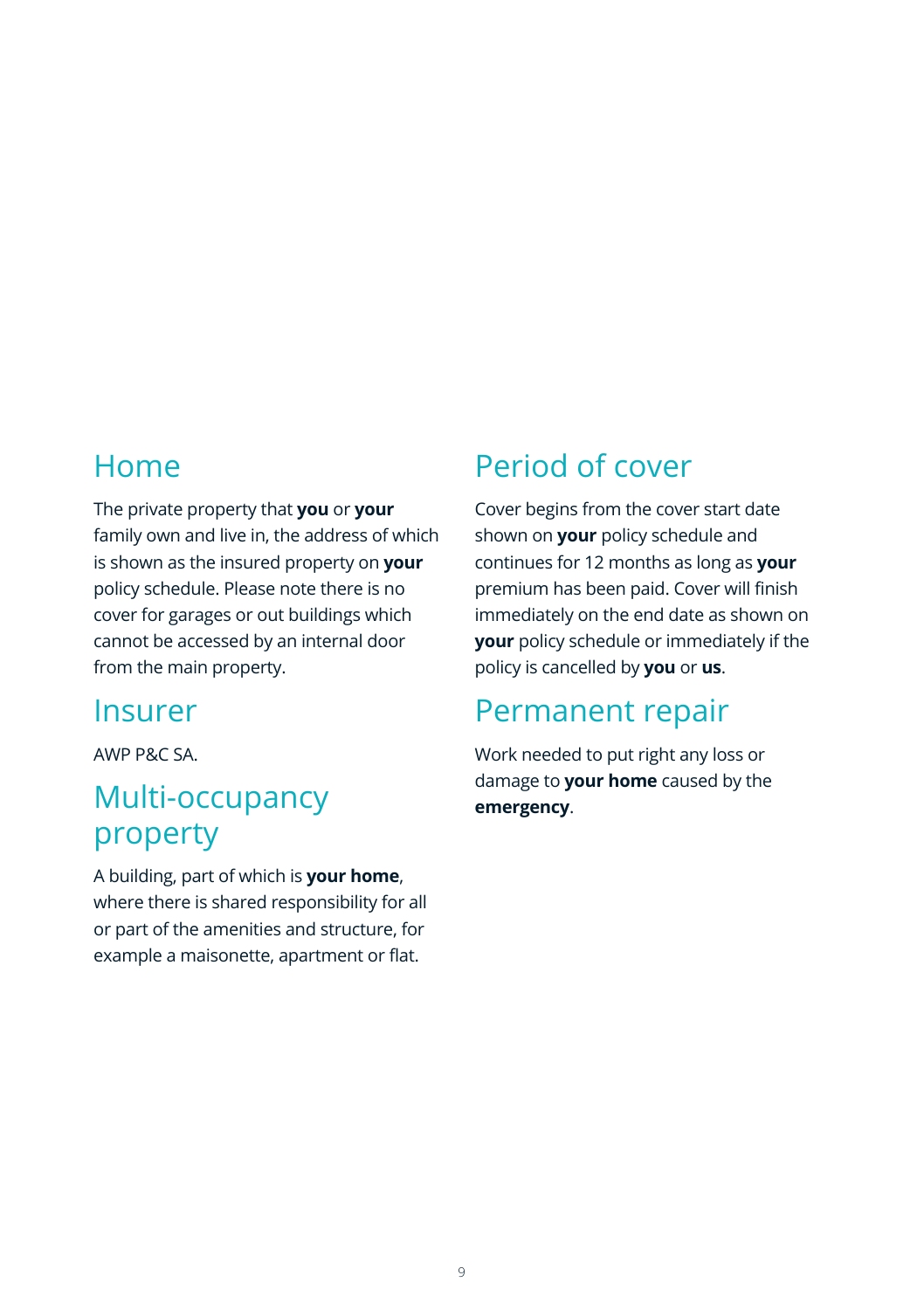### Poor condition

A badly maintained boiler, examples of which can be evidenced by:

- rust build up from ongoing leaks that have not been dealt with;
- genuine parts not being fitted;
- tampering by third parties that has not been carried out in accordance with the manufacturer's guidelines;
- sludge and scale in the system found following a water treatment test.

### Primary heating system

The main heating system in **your home**, including a domestic boiler (a boiler that produces a power output of up to 150,000 British Thermal Units/44 kilowatts). This includes both the central heating and/or hot water systems and extends to:

- the programmer;
- the central heating pump;
- thermostats (but not smart/internet connected thermostats); and
- radiators.

Please note that **we** do not cover any form of solar heating, under floor heating system, warm air heating or non-domestic central heating boilers and associated systems.

**Your** central heating boiler should be properly installed and repaired, in accordance with the manufacturer's recommendations and serviced and maintained at least every 24 months.

Written confirmation of **your** last boiler service (within the last 24 months) will be required in the event of a claim.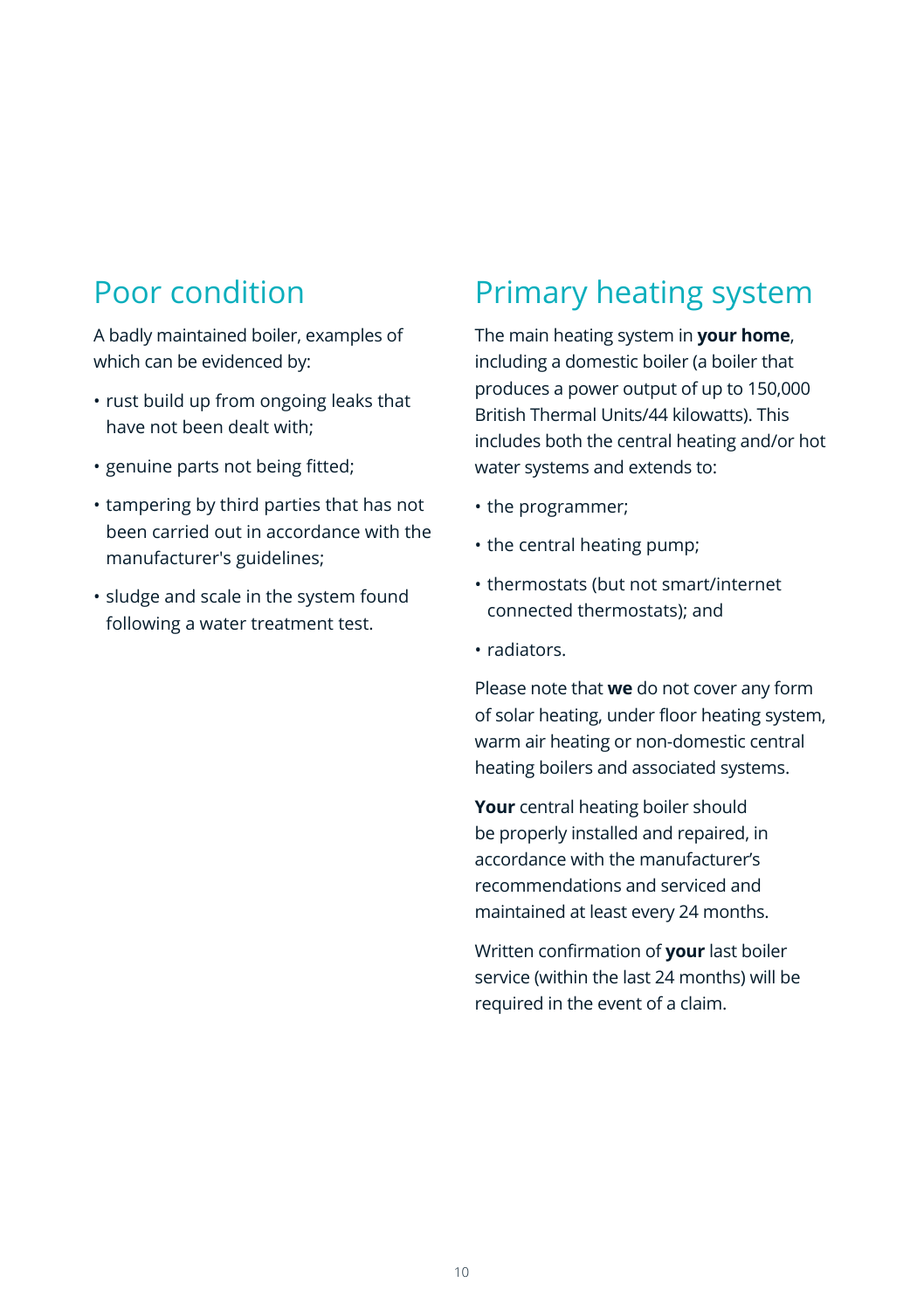### Temporary repair

Repairs and/or work immediately required to stop further damage being caused by the **emergency**. **You** will need to replace this with a **permanent repair** at **your** own cost within 30 days.

### Trace and access

The process of identifying and locating the source of the **emergency** or gaining the necessary access to resolve the **emergency**.

### Tradesperson/ tradespersons

A qualified person approved and instructed by **us** to provide domestic **emergency** repair services.

### We, Our, Us

AWP Assistance UK Ltd trading as Allianz Assistance who administer this policy on behalf of the **insurer**.

### You

Any person normally residing in **your home**.

#### Your

Belonging to the policyholder.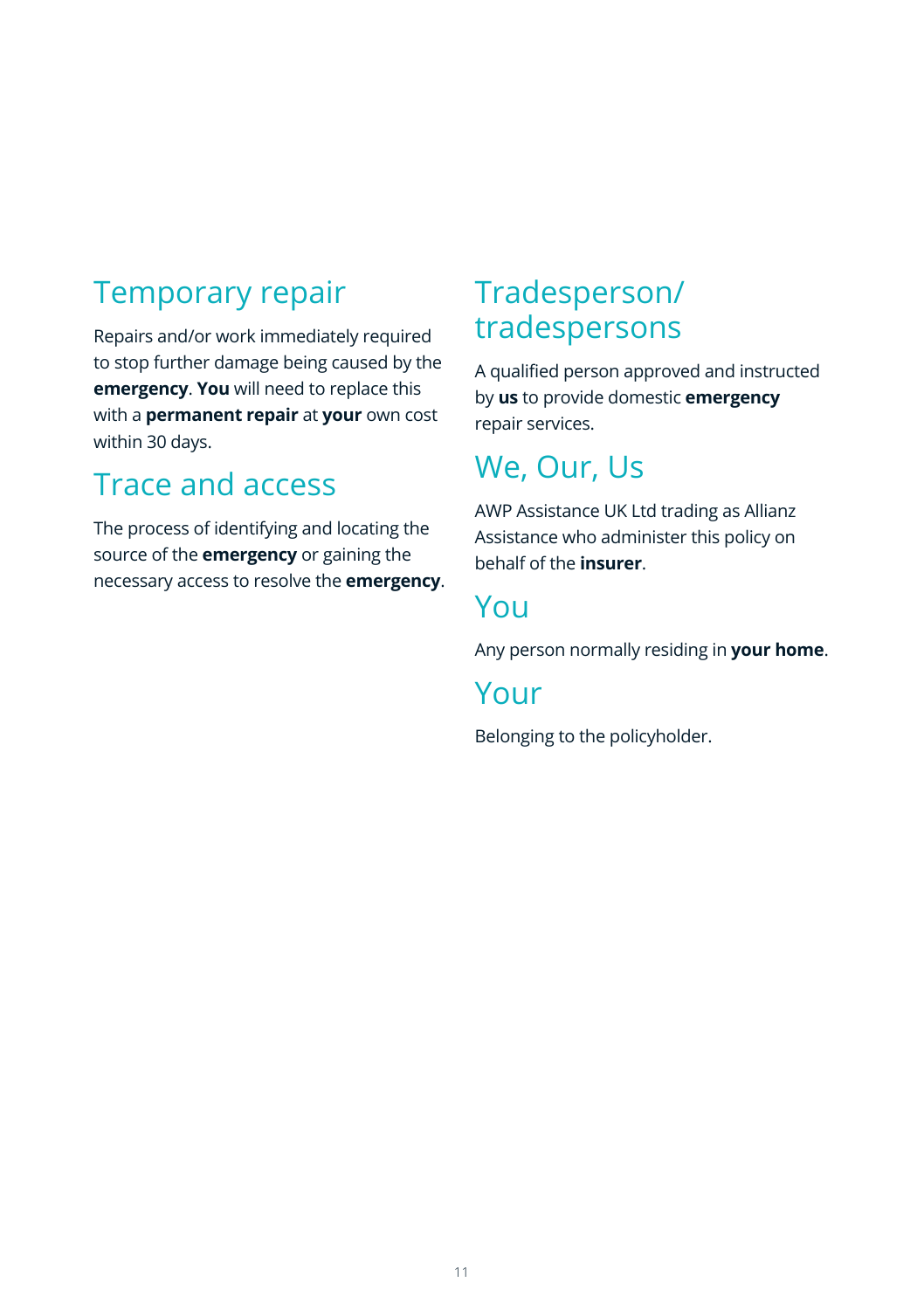## General conditions

### **We** will act in good faith in all **our** dealings with **you**.

## **1**

**We** will only pay the benefits under this policy if **you** contact **us** first within 48 hours of discovering the **emergency**.

### **2**

**We** will make reasonable attempts to find a suitable **tradesperson**, as long as the service is not affected by:

- poor weather conditions;
- industrial disputes (official or not);
- failure of the public transport system (including the road network); and
- other circumstances that prevent access to **your home** or otherwise make it impractical to offer the service.

### **3**

If the costs exceed the policy limits available under the MBNA Home Emergency cover, **you** will have to pay the remaining costs direct to the **tradesperson** when they provide the service.

## **4**

**You** will be responsible for the **tradesperson's** call-out charges if:

- having asked for help, **you** are not at **home** when the **tradesperson** arrives;
- the only reason the **primary heating system** was not working, was because **you** did not light it, turn it on or failed to adjust the time or temperature controls.

**5**

**We** shall be entitled to:

- refuse to help if **your home** or services have not been maintained in a safe or serviceable condition;
- decide on the most appropriate way of providing help, although **we** will take into account **your** wishes whenever possible; or
- settle **our** part of the claim if **you** have any other insurance covering the same loss or damage.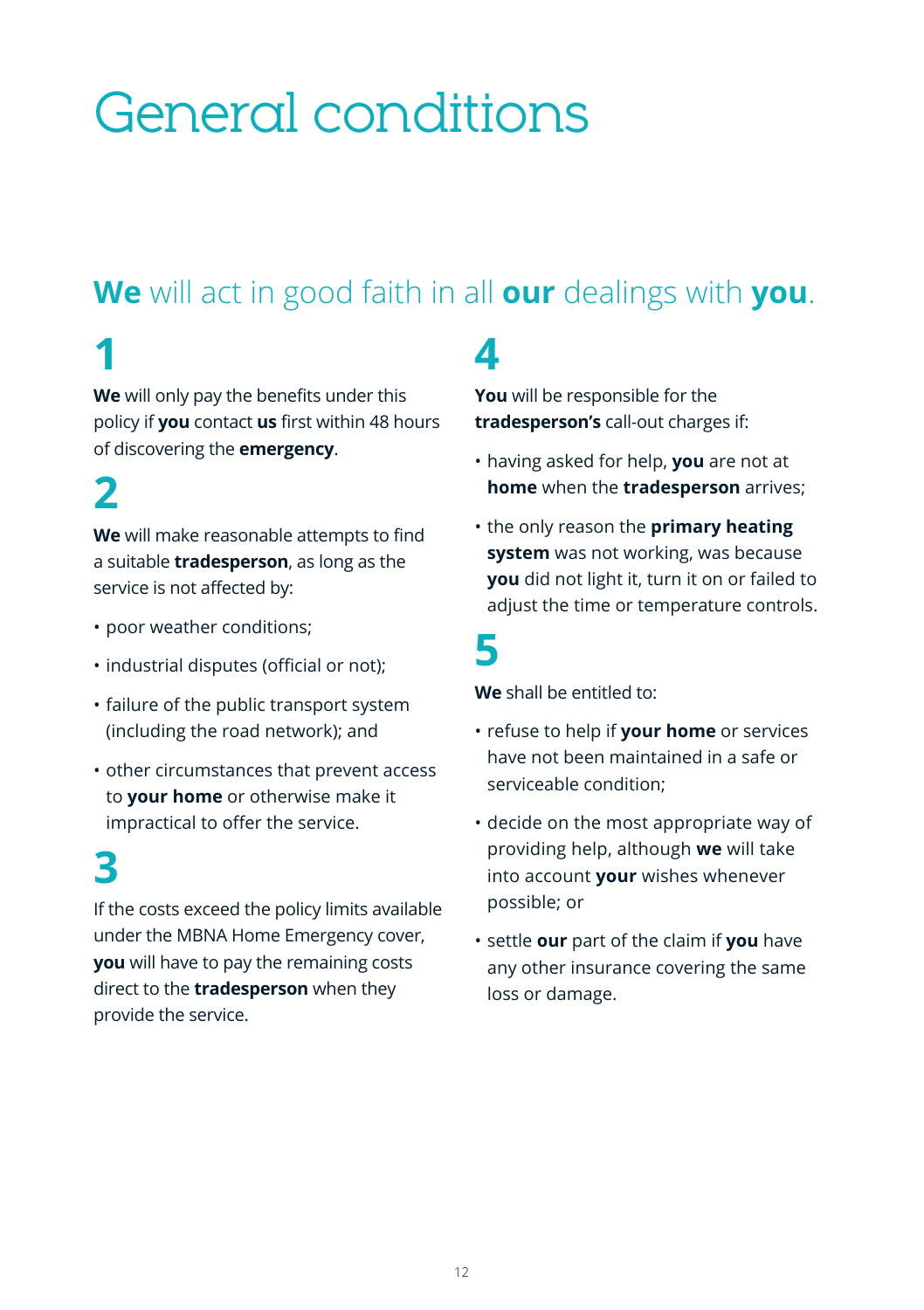## **6**

**We** will arrange to supply and fit replacement parts when they are needed and if they are covered under the policy. If **you** ask that more expensive parts are fitted, **you** will have to pay the extra cost. **We** are not responsible for any inconvenience, loss or damage caused by delay in the manufacturers, or their suppliers or agents, supplying spare parts.

### **7**

**We** may cancel the policy by giving **you** 30 days' notice to **your** last known address if:

- **you** tell **us** something that is not true, which influences **our** decision as to whether cover can be offered or not:
- if **you**, or anyone acting for **you**, make a claim under this policy knowing it to be dishonest, intentionally exaggerated or fraudulent in any way, or if **you** give a false declaration or deliberate mis-statement when applying for this insurance or supporting **your** claim;
- **you** use or threaten violence or aggressive behaviour (including the use of foul or abusive language) towards **our** staff, **tradespersons** or their property;
- **you** fail to keep **your** premium payments up to date; or
- **you** abuse the service, for example if **you** make frequent claims to clear a drain which has been blocked because of **your** improper use.

Any return of premium will depend on how long the policy has been in force and whether **you** have made any claims. **Your** refund will be worked out from the date the cancellation notice period ends.

### **8**

This is not a maintenance contract and is for an **emergency** only. **We** have the right to cancel the insurance if the service is being abused, for example if **you** make frequent claims to clear a drain which has been blocked because of **your** improper use.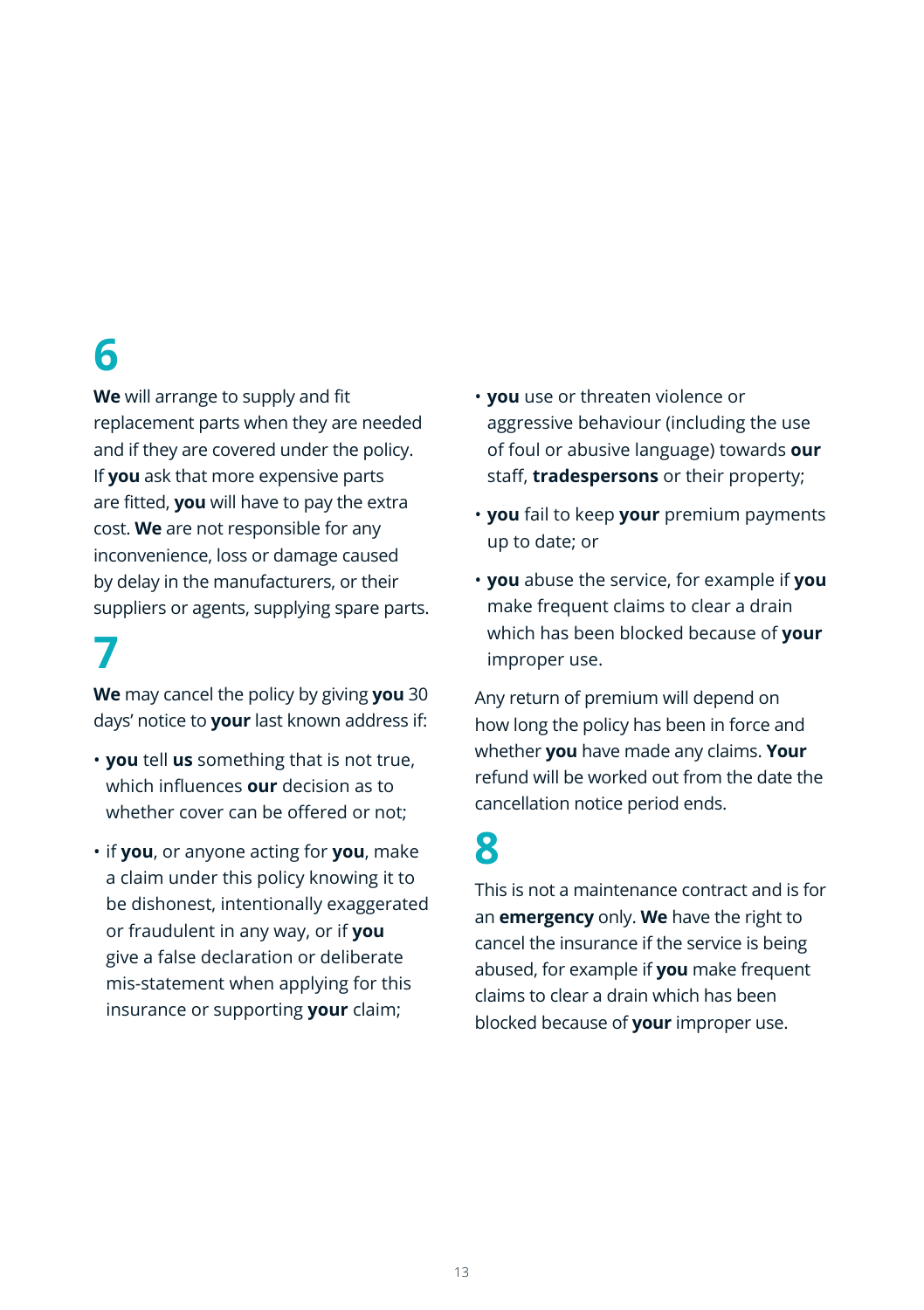## General exclusions

### The following exclusions apply to the whole of **your** policy:

### **1**

Any **emergency** arising from circumstances known to **you** before the start date of **your** policy.

### **2**

Costs **we** have not authorised. Always phone **us** first.

### **3**

Routine maintenance of equipment, supplies or services in **your home**.

### **4**

Repairs to any system, equipment or facility which has not been installed or repaired according to the manufacturer's instructions or has been incorrectly used or modified, or which is faulty or inadequate as a result of any manufacturer's or designer's fault.

**5**

Any wilful act by **you**, or something **you** fail to do that causes an **emergency**.

### **6**

Claims that happen when **your home** is left unoccupied for more than 60 days in a row.

### **7**

Claims arising from the interruption, failure or disconnection of public services to **your home** (including the electricity, water or gas supply), however they are caused.

### **8**

Claims arising as a result of wear and tear.

### **9**

Any repair that requires **trace and access** works to be completed.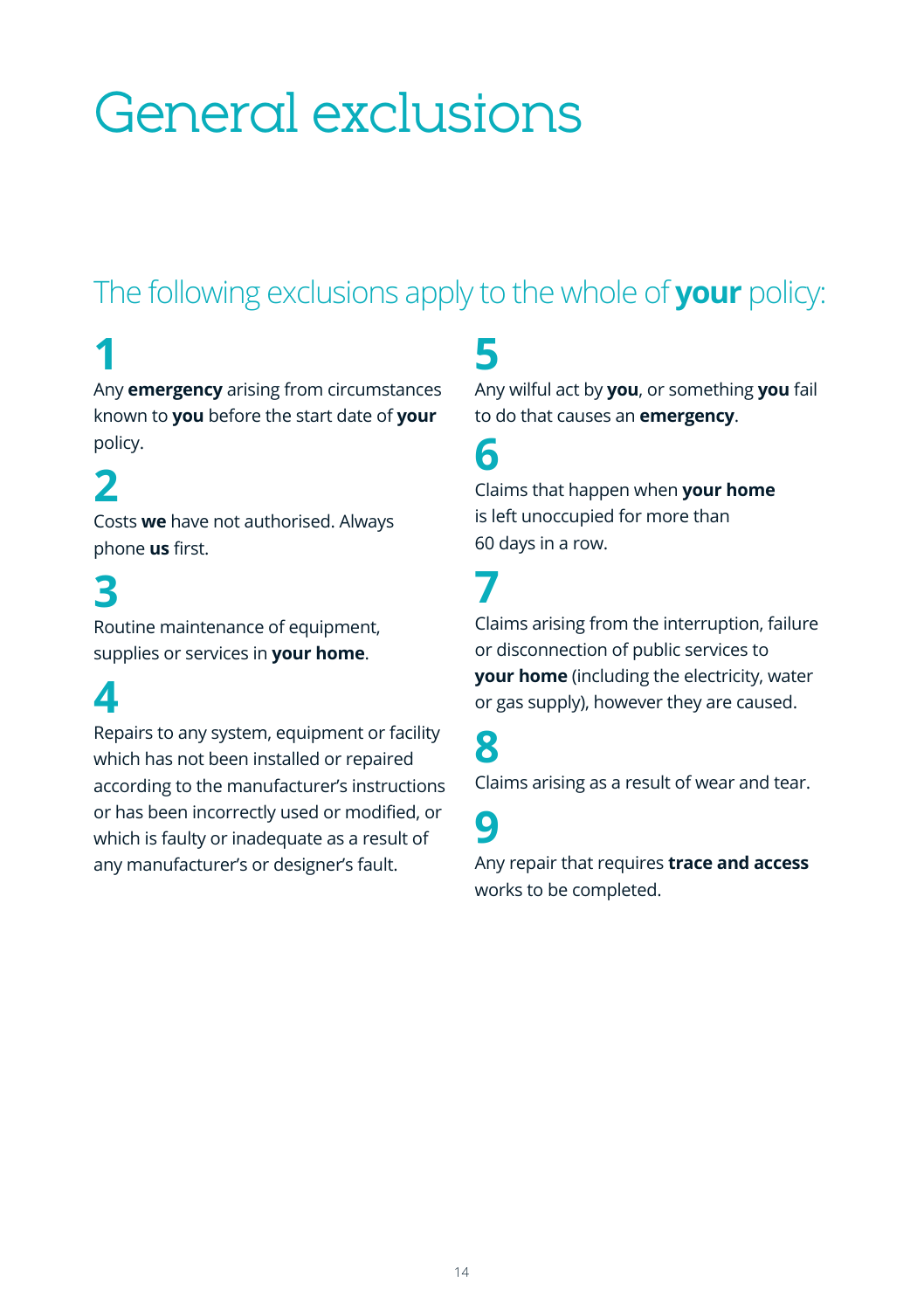## **10**

Any subsequent claim relating to the same problem where:

- **permanent repairs** have not been carried out within 30 days of **our tradesperson** attending the initial **emergency**, to prevent the **emergency** recurring; or
- further work is needed after our **tradesperson** resolved the immediate **emergency** by completing a **temporary repair**.

## **11**

Any destruction or damage to any property, or any loss or legal liability caused by or arising from:

- radioactive contamination;
- war, invasion, act of foreign enemy, hostilities (whether war be declared or not), civil war, rebellion, revolution or military or usurped power;
- riot, violent disorder, civil commotion, strikes or labour disturbances; or
- pollution or contamination of any kind.

## **12**

Any loss, cost or expense that is not directly caused by the event that led to **your** claim.

**13**

The removal of asbestos, unless necessary to be able to make the repairs covered by this policy.

**14** 

Any **permanent repairs** that should more specifically relate to a home insurance claim.

**15**

**Your home** being used for business purposes (other than clerical work).

**16**

Any claim relating to domestic appliances.

**17**

Replacing or making permanent repairs to paths or driveways, which have had to be removed to deal with the **emergency**.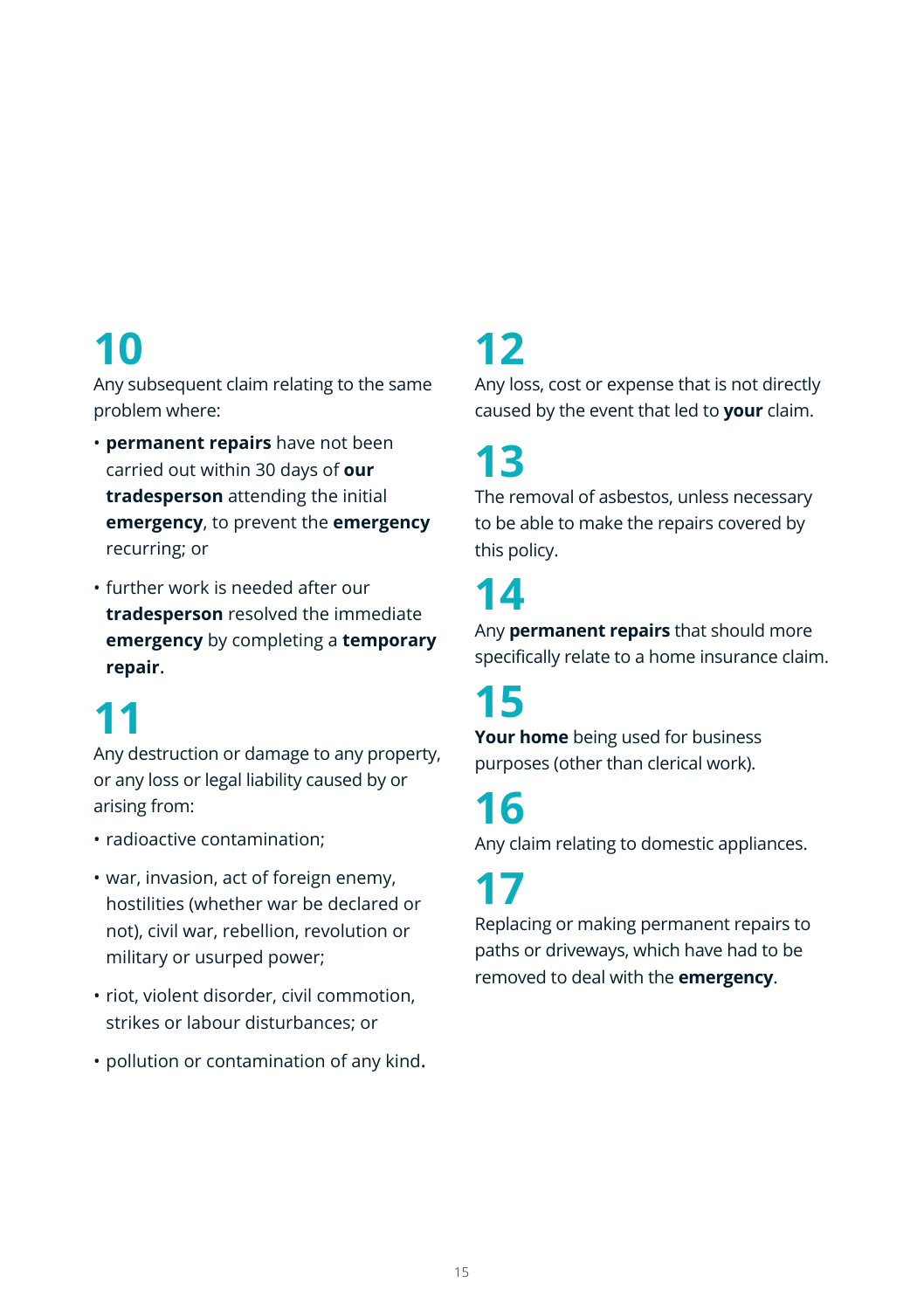# Home Emergency T&C's

#### We will:

- **√** Provide initial advice to **you**;
- **√** Arrange for a tradesperson to attend your **home**;
- **√** Pay up to **£1,000** in total (incl. VAT) for each emergency claim incident, towards labour costs (including call out charges, materials and parts required to effect **emergency repairs** in **your home** and overnight accommodation);

**We** will only provide this cover if the **emergency** happens during the **period of cover** and it is caused by one or more of the following:

#### **Primary heating system**

- **√** Complete failure or breakdown of either the heating and/or hot-water supply provided by the **primary heating system**.
- **√** If **your** boiler is beyond **economical repair** or replacement parts are no longer available, **we** will also pay up to **£500** in total (incl VAT) towards the labour and parts to replace the boiler, once **we** receive confirmation that the boiler has been replaced.

#### What is covered  $\checkmark$  what is not covered  $\checkmark$

**In addition to the following** exclusions, please refer to the General conditions and General exclusions that also apply.

- $\times$  Central-heating fuel tanks.
- $\times$  Energy management systems, including smart/internet connected thermostats.
- $\times$  Any form of solar heating, under floor heating system (not including the supplying boiler and controls), warm air heating and any nondomestic central heating boiler and associated system.
- $\times$  Boilers not installed or repaired in accordance with the manufacturer's recommendations.
- 6 Claims where **you** cannot provide written evidence that the **primary heating system** has been serviced within the last 24 months.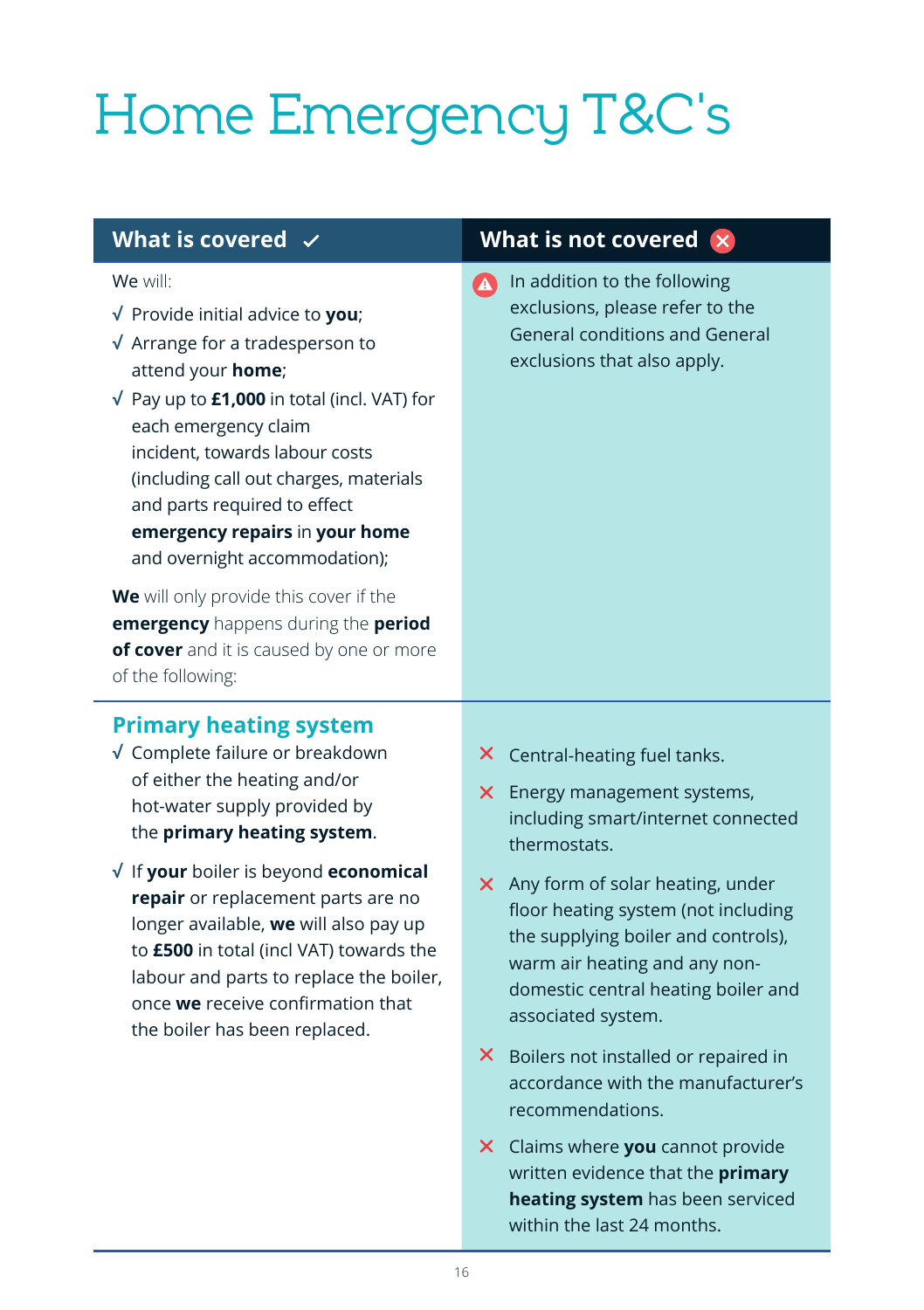| What is covered $\,\,\check{}\,$ | What is not covered $\vert\mathsf{x}\vert$                                                                                                                                                        |
|----------------------------------|---------------------------------------------------------------------------------------------------------------------------------------------------------------------------------------------------|
| <b>Primary heating system</b>    | X Claims for re-lighting boilers or<br>resetting/adjusting the timing or<br>temperature controls.                                                                                                 |
|                                  | $\times$ Cost of repairing a boiler that is<br>beyond economical repair.                                                                                                                          |
|                                  | X We will not re-attend a boiler repair<br>that has previously been deemed to<br>be beyond economical repair. Your<br>policy will continue without boiler<br>cover until your boiler is replaced. |
|                                  | X De-scaling or any work arising from<br>hard water scale deposits.                                                                                                                               |
|                                  | X Replacing boilers, heaters, water tanks,<br>hot water cylinders or radiators.                                                                                                                   |
|                                  | X Refilling the heating system with<br>additives.                                                                                                                                                 |
|                                  | $\times$ Claims that are covered by a current<br>manufacturer's guarantee.                                                                                                                        |
|                                  | $\times$ The repair or replacement of flues.                                                                                                                                                      |
|                                  | X Claims for our tradesperson to<br>re-attend your home, if your boiler<br>service documents were not available<br>on their first visit.                                                          |
|                                  | X Claims for any fault where hot water<br>and heating are still available.                                                                                                                        |
|                                  | X Claims arising from or made worse<br>by sludge, scale, rust or debris within<br>the primary heating system or<br>damage caused by any other chemical<br>composition of the water.               |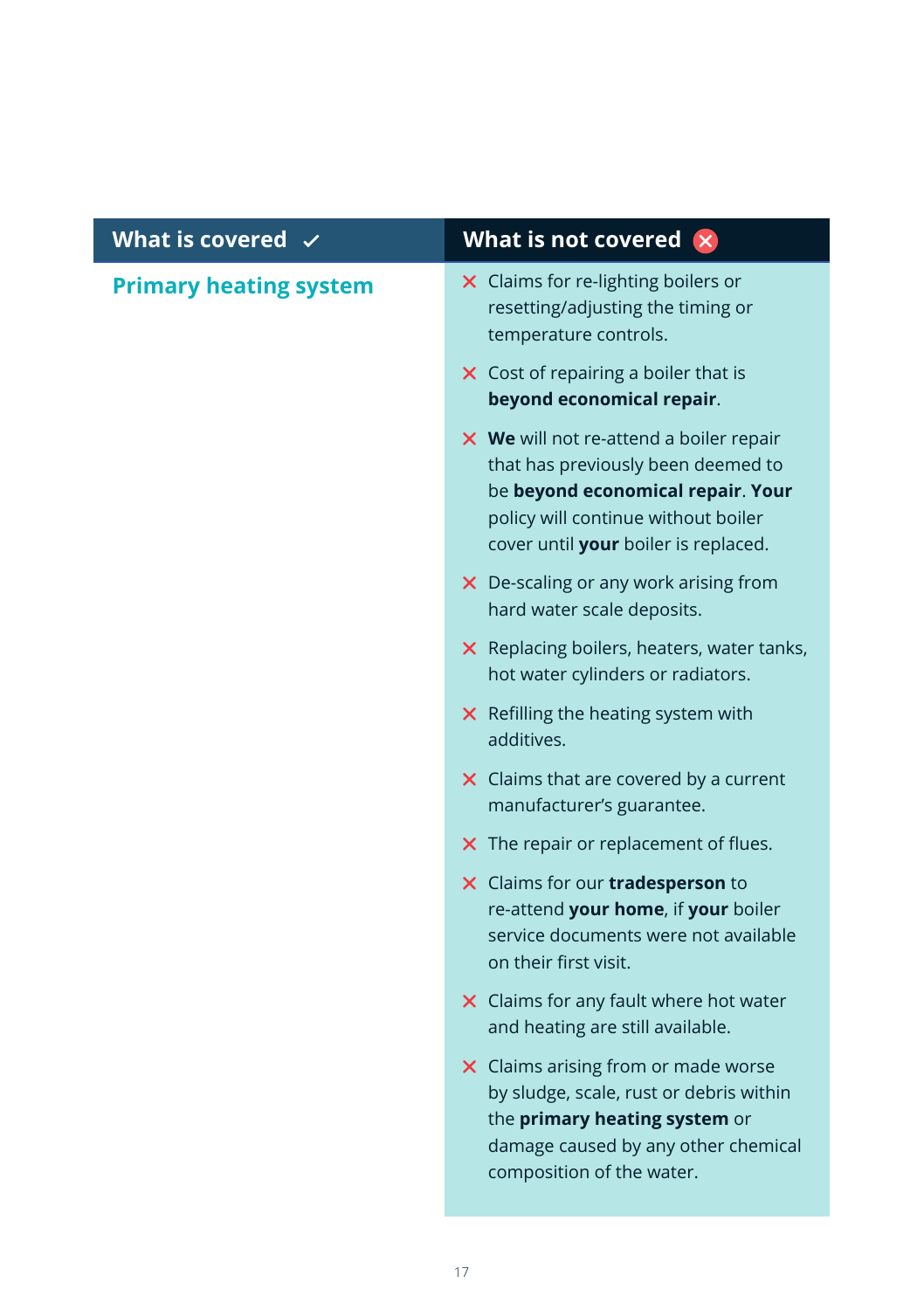# Home Emergency T&C's

#### **Plumbing and drainage**

Failure of, or damage to, the plumbing or drainage system which will result in water damage inside **your home**. This includes:

- **√** burst pipes;
- **√** overflowing water tanks;
- **√** blocked waste outlets (including toilets); and
- **√** blocked drains.

#### What is covered  $\checkmark$  what is not covered  $\checkmark$

- $\times$  Cesspits, septic tanks and associated fittings.
- $\times$  Blocked toilets and drains not causing water damage inside **your home**.
- 6 Unblocking a toilet if **you** are still able to use another functioning toilet in **your home**.
- $\times$  Replacing water tanks, hot-water cylinders, radiators or sanitary ware.
- $\times$  Water escaping from internal plumbing where the water is escaping safely down a drain or can be stopped by switching the water off at a tap or shower.
- $\times$  Water escaping from external plumbing that is not causing damage inside **your home**.
- $\times$  Claims relating to pipes or drains that are shared as part of a **multi-occupancy property**.
- $\times$  Claims relating to domestic appliances (such as washing machines or dishwashers), including flexible hoses, inlet and outlet pipes.
- $\times$  Repairing or replacing pipework made of or encased in lead.
- $\times$  Claims arising from or made worse by sludge, scale, rust or debris within the **primary heating system** or damage caused by any other chemical composition of the water.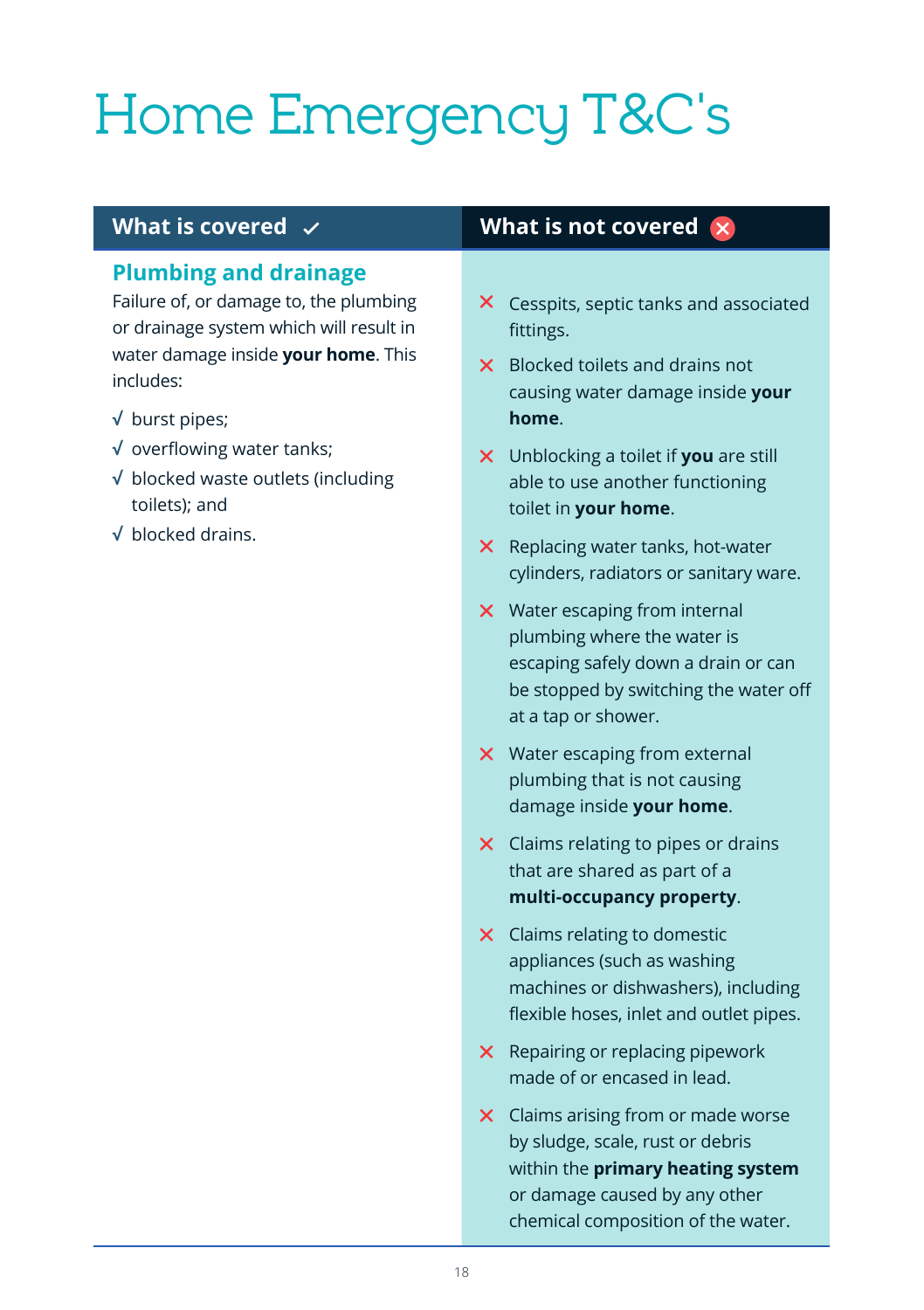#### **Electricity supply**

**√** Complete failure or breakdown of the electricity supply system within **your home**.

#### What is covered  $\checkmark$  what is not covered  $\checkmark$

- $\times$  Any failure in supplying electricity to the main fuse box of **your home**.
- $\times$  Partial failure of the internal electricity supply or where only an intermittent fault exists. This includes where a single socket is not working or where there is no lighting in one room in **your home**.
- **X** Repairing or replacing wiring encased in lead.

#### **Roofing**

- **√** Damage to the roof of **your home** making it no longer watertight.
- *<b>Emergency repair* may involve making a **temporary repair** such as fitting a tarpaulin to prevent water entering **your home.** Please note that **you** may have to arrange and pay for home maintenance work in order to complete a **permanent repair.** If the loss or damage is covered under **your** home insurance such as storm damage, **you** may be able to make a claim for the costs of a **permanent repair.**
- X Flat roofs.
- $\times$  Claims relating to roofs that are shared as part of a **multi-occupancy property**.
- 6 Claims where **our tradesperson** is unable to identify where water is entering **your home** if there is no visible damage to the roof.
- $\times$  Claims relating to guttering (see gutters and downpipes on page 21).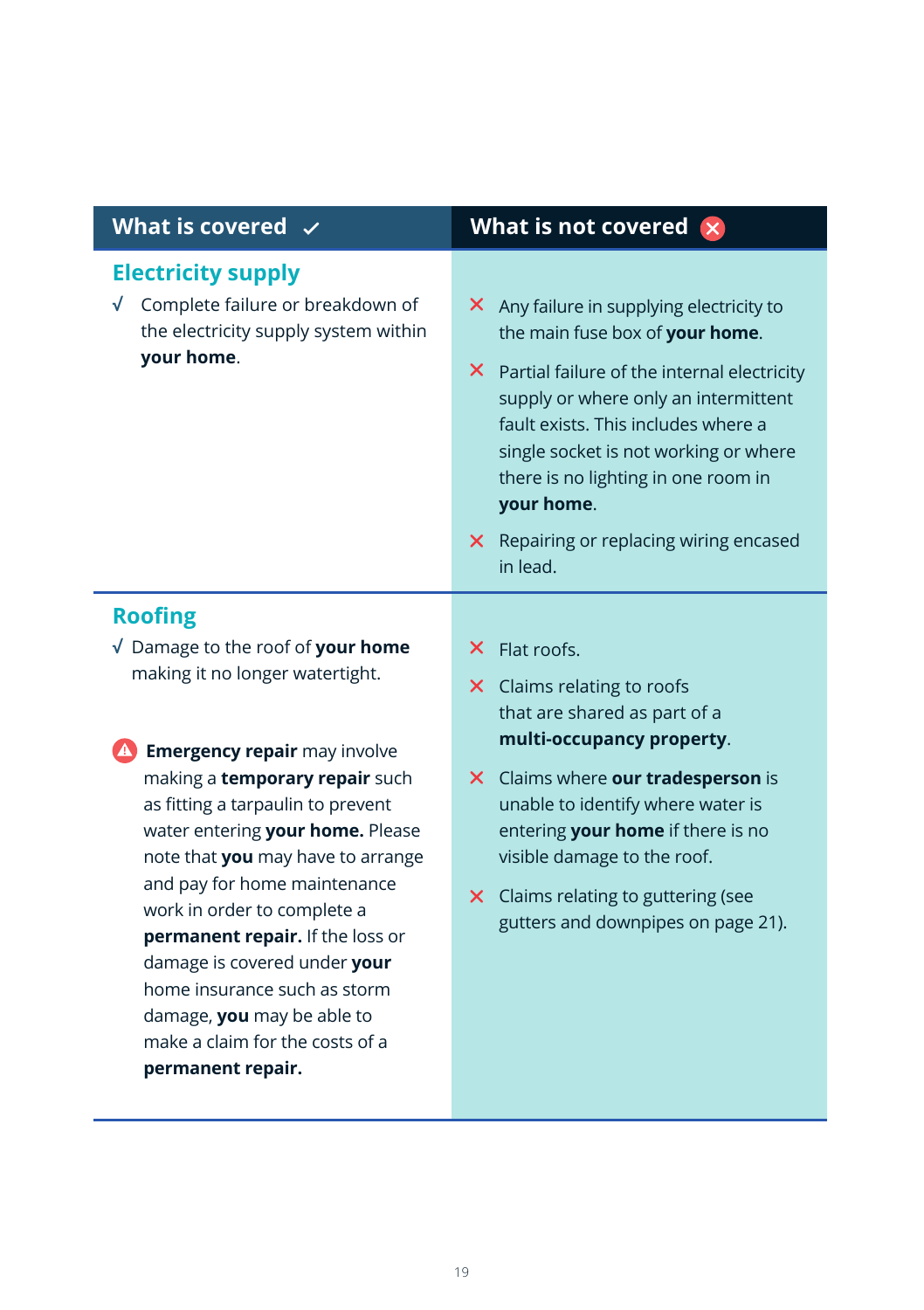# Home Emergency T&C's

#### **Security and glazing**

**√** Failure of, or damage not caused by **you** to, outside locks, doors or windows which means that **your home** is no longer secure.

#### What is covered  $\checkmark$  what is not covered  $\checkmark$

- $\times$  Any matters relating to security alarms.
- 6 Any deliberate damage caused by **you**.
- $\times$  Damage caused by an authorised **tradesperson** gaining access to **your home**.
- $\times$  Replacing keys that have been lost, stolen or damaged.
- $\times$  Claims relating to doors or glazing that are shared as part of a **multi-occupancy property**.
- $\times$  Damage to windows over two storeys high, which require external access.

#### **Pests**

- **√** If **you** need to remove rats, mice or squirrels or the treatment and removal of cockroaches, wasps or hornets nests from **your home**.
- $\times$  More than two infestations during the **period of cover**.
- 6 Re-infestation where **you** have failed to follow **our** advice.
- $\times$  Removal of insect or animal nests from outbuildings.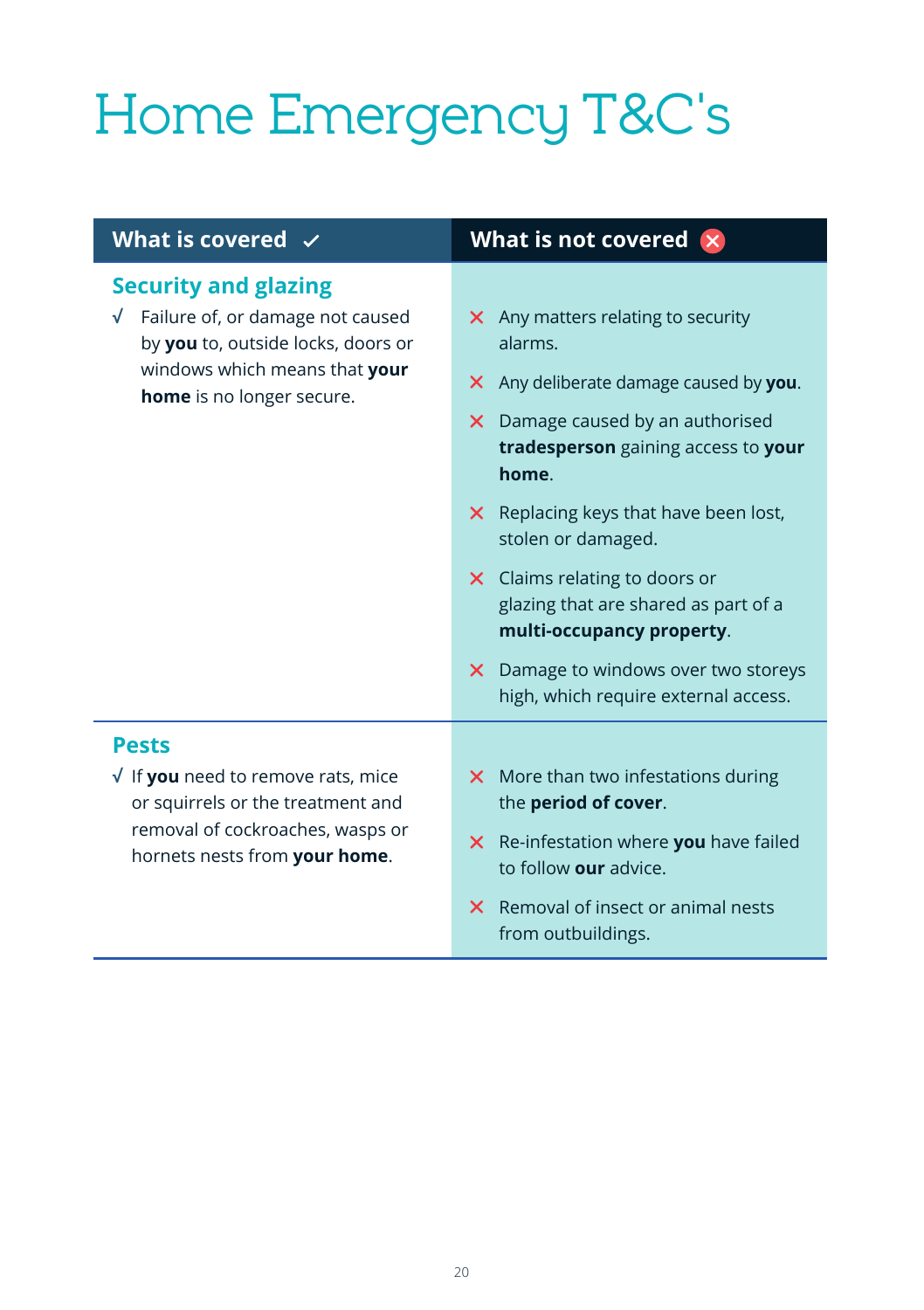| What is covered $\checkmark$                                                                                                                                                                                                                                        | What is not covered $\times$                                                                                                                                                                                                        |
|---------------------------------------------------------------------------------------------------------------------------------------------------------------------------------------------------------------------------------------------------------------------|-------------------------------------------------------------------------------------------------------------------------------------------------------------------------------------------------------------------------------------|
| <b>Gutters and downpipes</b><br>$\sqrt{\ }$ The downpiping and guttering has<br>either failed or been damaged.                                                                                                                                                      | Blockage or water escape from<br>$\mathsf{x}$<br>outside your home that is not<br>causing damage inside your home.<br>$\times$ Claims relating to gutters or<br>downpipes that are shared as part<br>of a multi-occupancy property. |
| <b>Uninhabitable accommodation</b><br>cover<br>$\sqrt{ }$ If <b>your home</b> is uninhabitable as a<br>result of an <b>emergency</b> , we will pay<br>up to £250 in total (including VAT) for<br>overnight accommodation and the<br>cost of transporting you there. | <b>X</b> Claims that we have not authorised.                                                                                                                                                                                        |
| You will be responsible for paying<br>the costs of the accommodation and<br>reclaiming the money back from us<br>within 30 days of the <b>emergency</b> by<br>providing the appropriate receipts.                                                                   |                                                                                                                                                                                                                                     |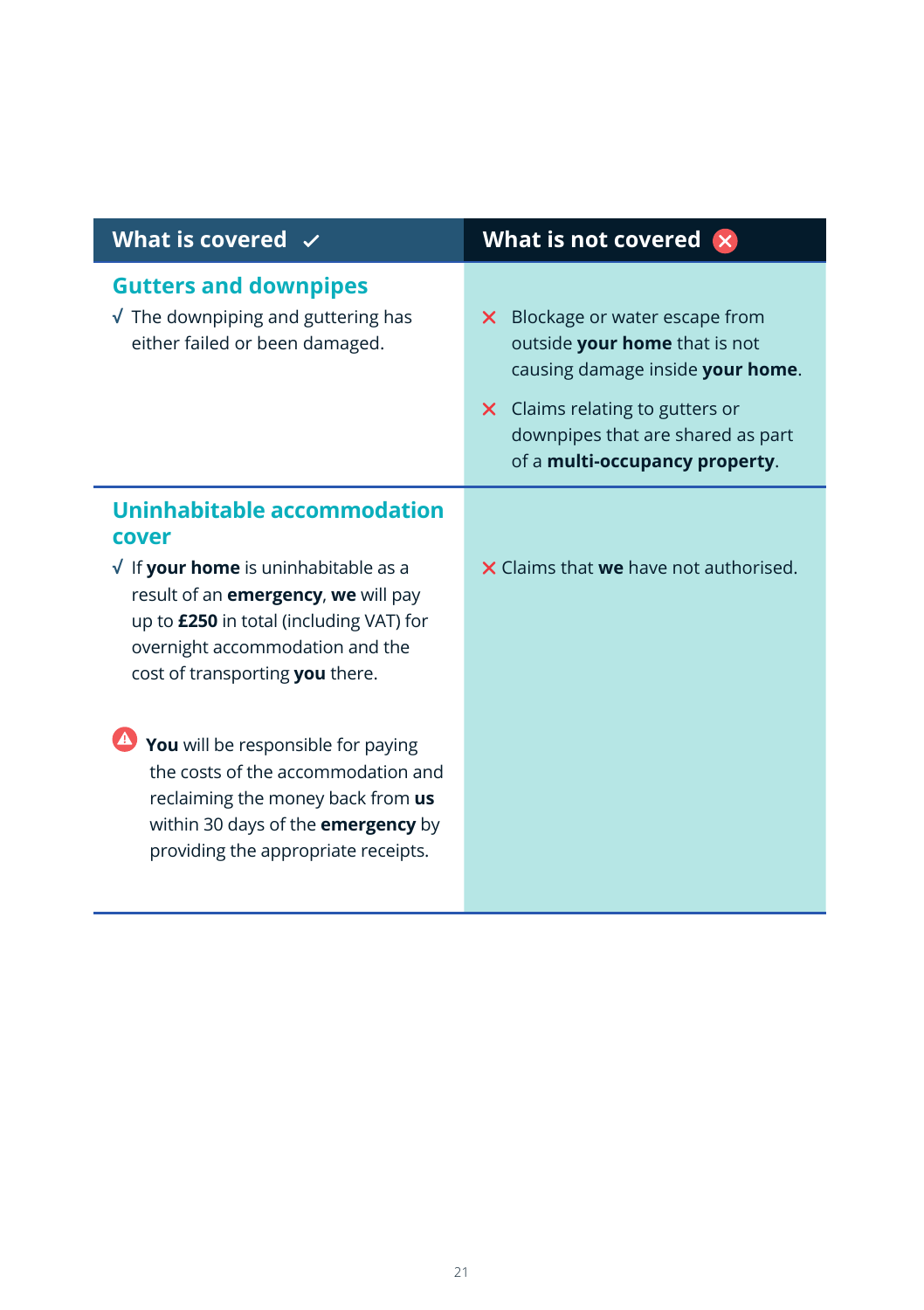## Making a claim

It is vital that **you** follow these steps to get help and claim the benefits available under **your** MBNA Home Emergency insurance if there is an **emergency** that is covered by the policy:

- Stay calm. If the **emergency** involves escaping water or electrical faults, turn off the mains supply immediately if it is safe to do so. Major emergencies which could potentially result in serious damage or injury must be immediately notified to the public supply authority and/or the emergency services.
- If **you** suspect a gas leak call the National Gas Emergency line on **0800 111 999**. Gas leaks are not covered under this policy.
- Please phone MBNA Home Emergency on **0345 641 9775** within 48 hours of discovering the **emergency**. Lines are open 24 hours a day, 365 days a year. (Please note calls may be recorded for monitoring and training purposes).

It is important to remember that **you** must phone MBNA Home Emergency first.

Please do not make any arrangements yourself as **we** cannot refund any costs if **you** do not get **our** prior authorisation.

• Tell **us your** MBNA Home Emergency policy number, full address (including post code) and renewal date. All of this information appears on **your** policy schedule.

• Give **us** as much information as possible about what has happened, so **we** can give **you** advice and arrange the most appropriate help for **you**.

MBNA Home Emergency will arrange for an approved **tradesperson** to come to **your home** and deal with **your emergency**. If the **emergency** is listed under 'What is covered', MBNA Home Emergency will arrange to pay the **tradesperson's** fees (up to the limits of this policy) direct to the **tradesperson**. **You** will be responsible for any extra costs, which may or may not be covered by **your** buildings and contents insurance policy. If the **emergency** is not listed under 'What is covered', **you** must pay all the **tradesperson's** fees.

• **We** must approve overnight accommodation first. Please send any receipted invoices, including **your** policy number within 30 days of the **emergency** to: MBNA Home Emergency, Claims Department, 102 George Street, Croydon CR9 6HD.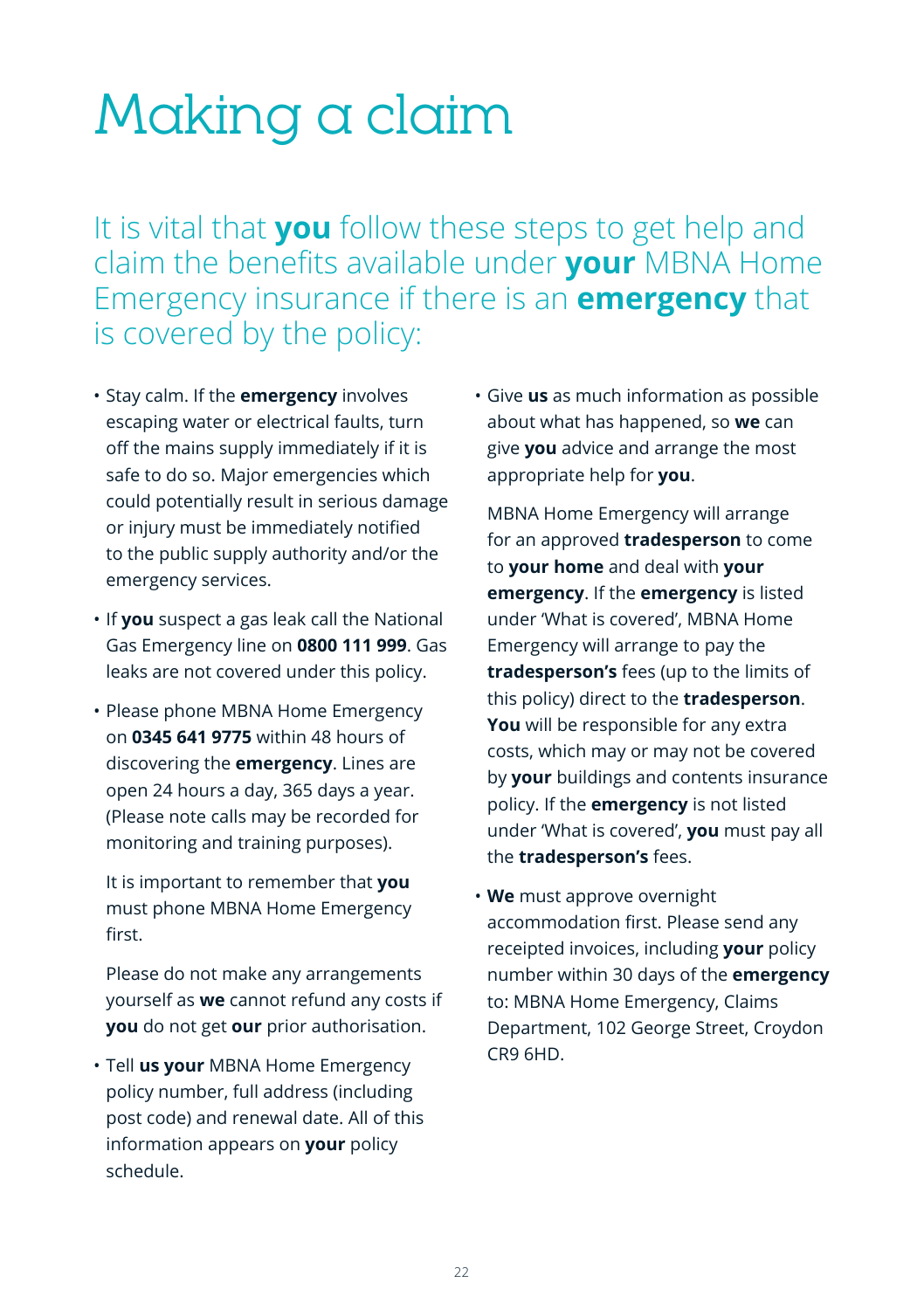## Making a complaint

**We** aim to provide **you** with a first class policy and service. However, there may be times when **you** feel **we** have not done so. If this is the case, please tell **us** about it so that **we** can do **our** best to solve the problem. If **you** make a complaint **your** legal rights will not be affected.

In the first instance, please:



 Write to: Customer Service, Allianz Assistance, 102 George Street, Croydon CR9 6HD



 Telephone: **020 8603 9853**



#### **customersupport@allianz-assistance.co.uk**

Please supply **us** with **your** name, address, policy number and claim number where applicable and enclose copies of relevant correspondence as this will help **us** to deal with **your** complaint, in the shortest possible time.

If **you** are not satisfied with **our** final response **you** can refer the matter to the UK Financial Ombudsman Service for independent arbitration.



Visit:

**www.financial-ombudsman.org.uk**



Financial Ombudsman Service, Exchange Tower, London E14 9SR



Telephone:

**0800 023 4567** or **0300 123 9123**